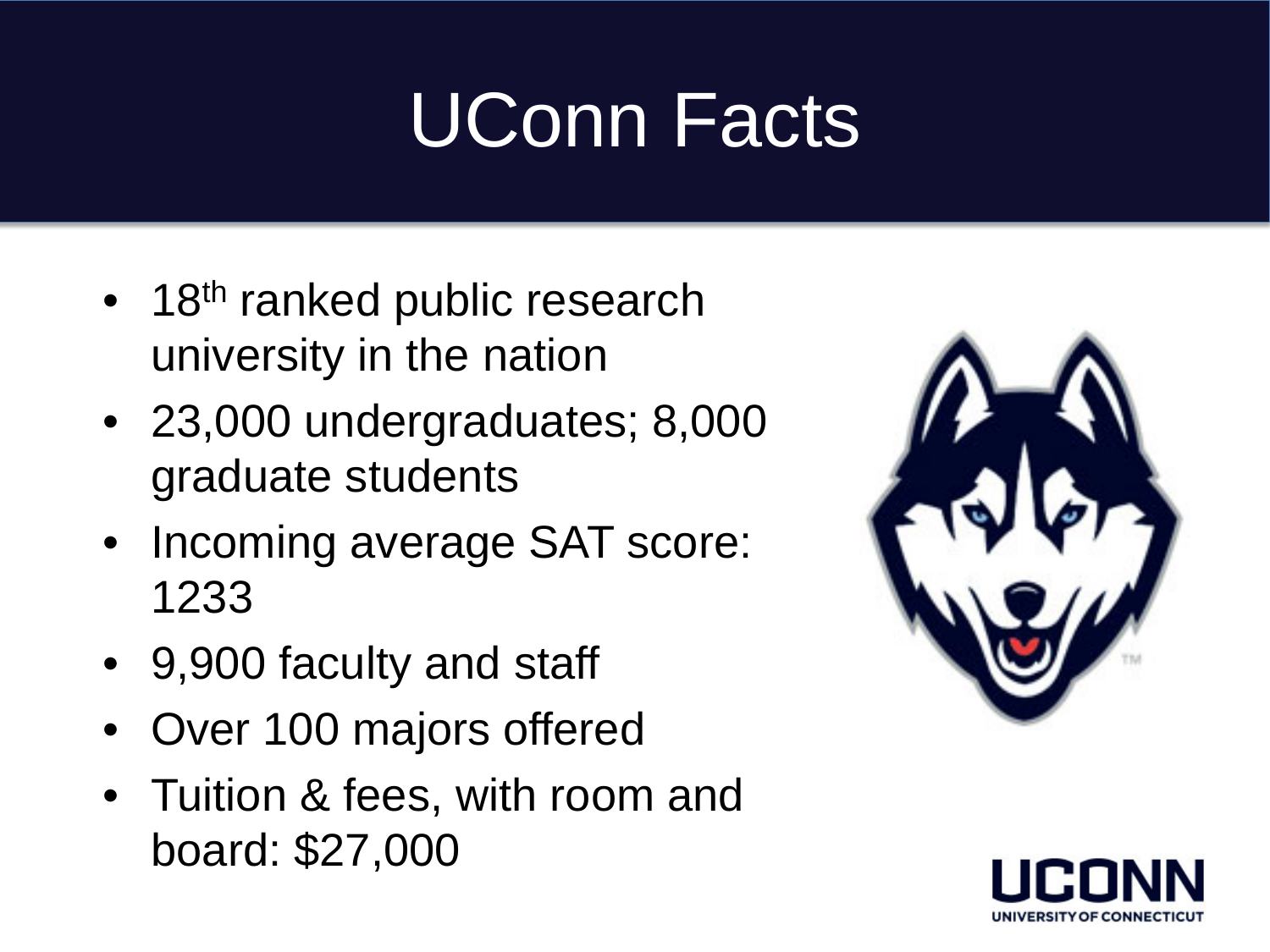# UConn Stamford

#### • **Students**:

- 1,800 undergraduate
- 600 graduate
- 55% students of color
- 45% first-generation students
- Majority of students from Stamford/Fairfield **County**
- 70% of students receive financial aid
- Avg. debt for graduating undergrads nearly \$30,000



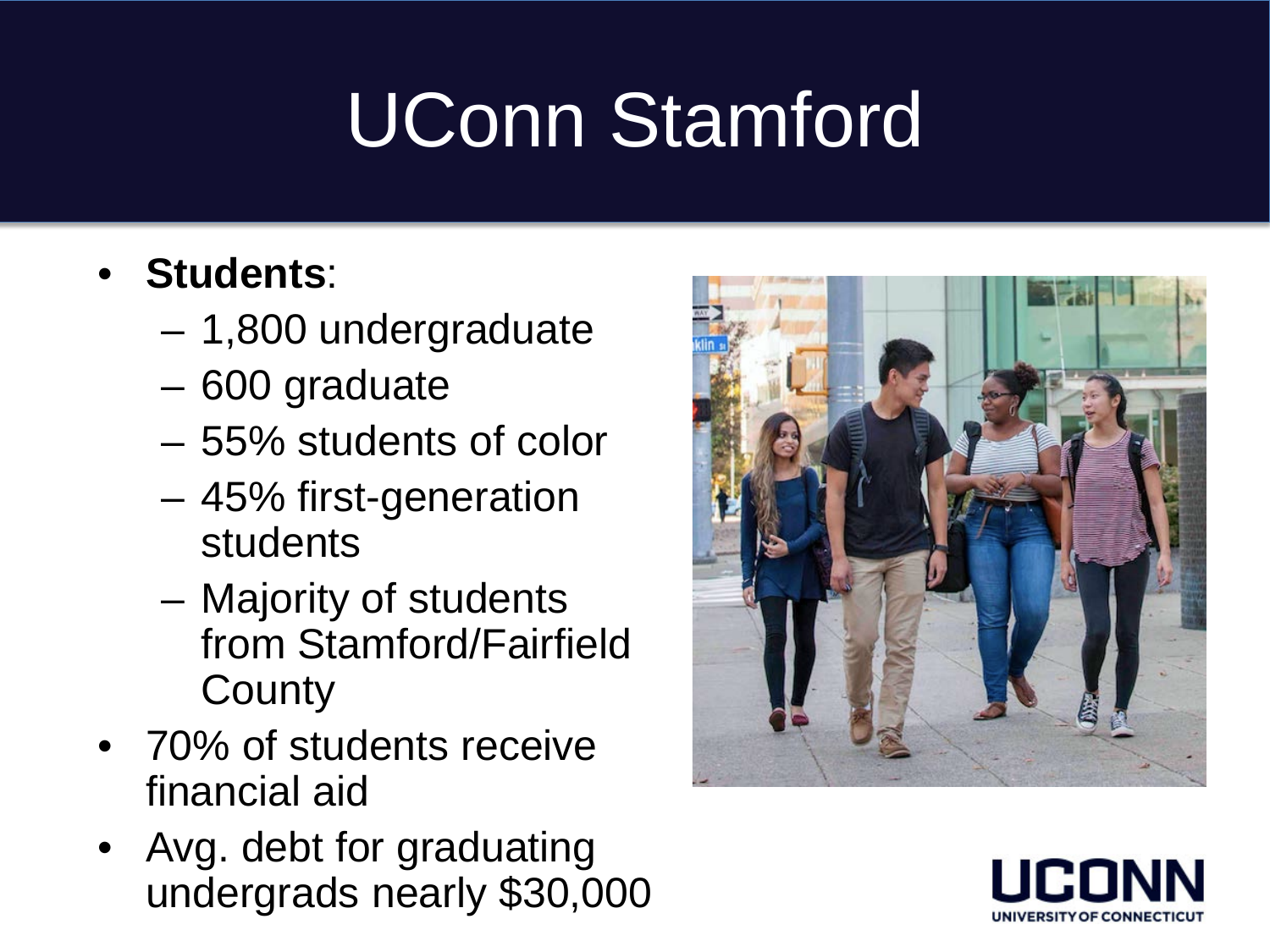## Vision for Our Campus

- **The "Jobs" Campus**
- Top-notch education, supportive and nimble environment
- Largest undergraduate regional campus, in the most high profile and economically productive county in CT
- Educate in the classroom, and with experiential learning opportunities that help students prepare for future careers



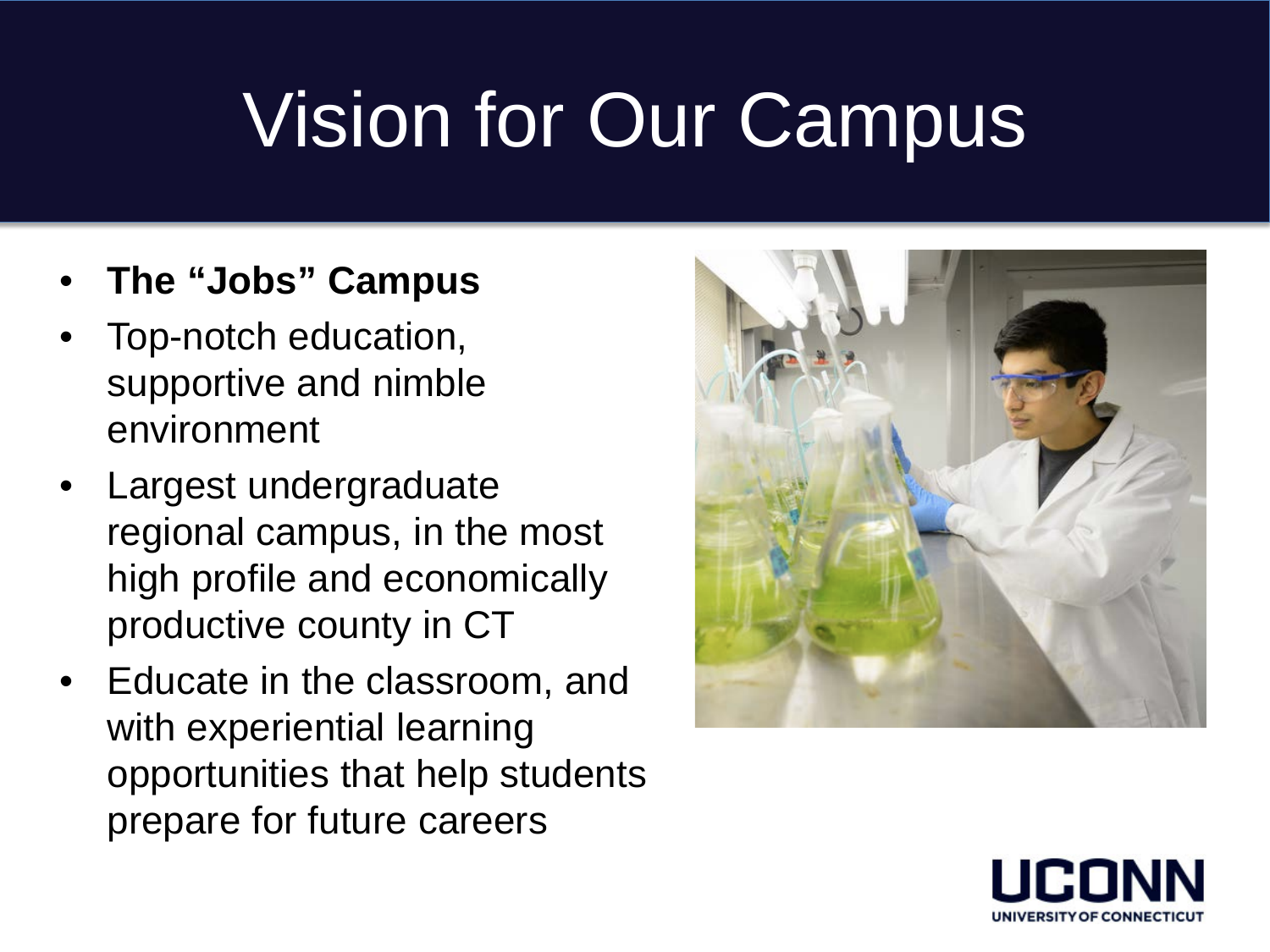## Areas in Need of Support

- Funded internships
- Study Abroad
- International research
- Scholarships and Financial Need Awards



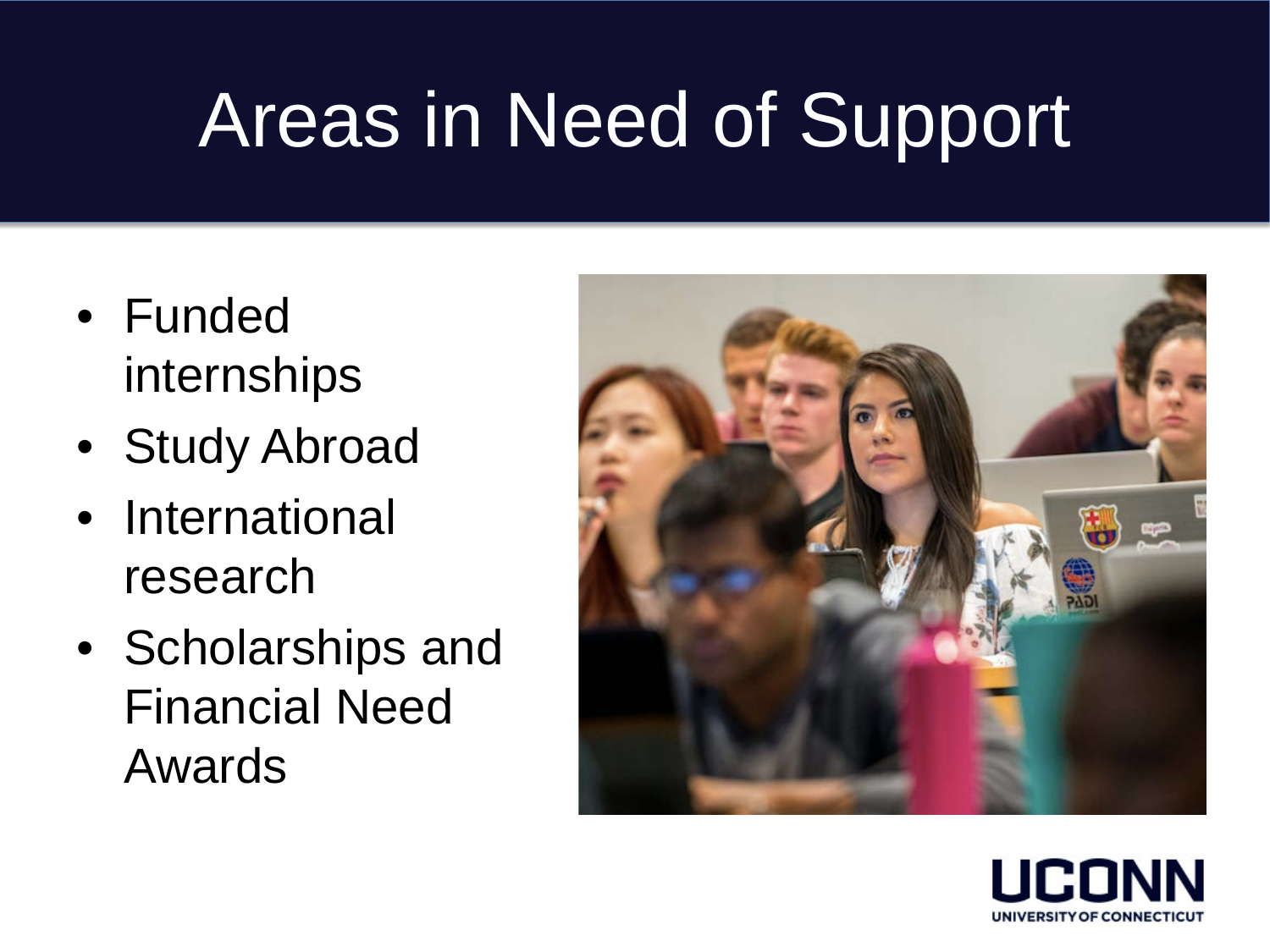## Funded Internships

- **Internships in Fairfield County and NYC**
	- **Students work in the real world.**
	- Companies grow talent and **create HR pipeline** for the future.
- Many UConn Stamford students work
	- **Can't pursue** internships because of lost income.
	- Paid internships **don't pay enough.**
- **Funded internships allow students to pursue internships while going to school**, without additional financial burden.



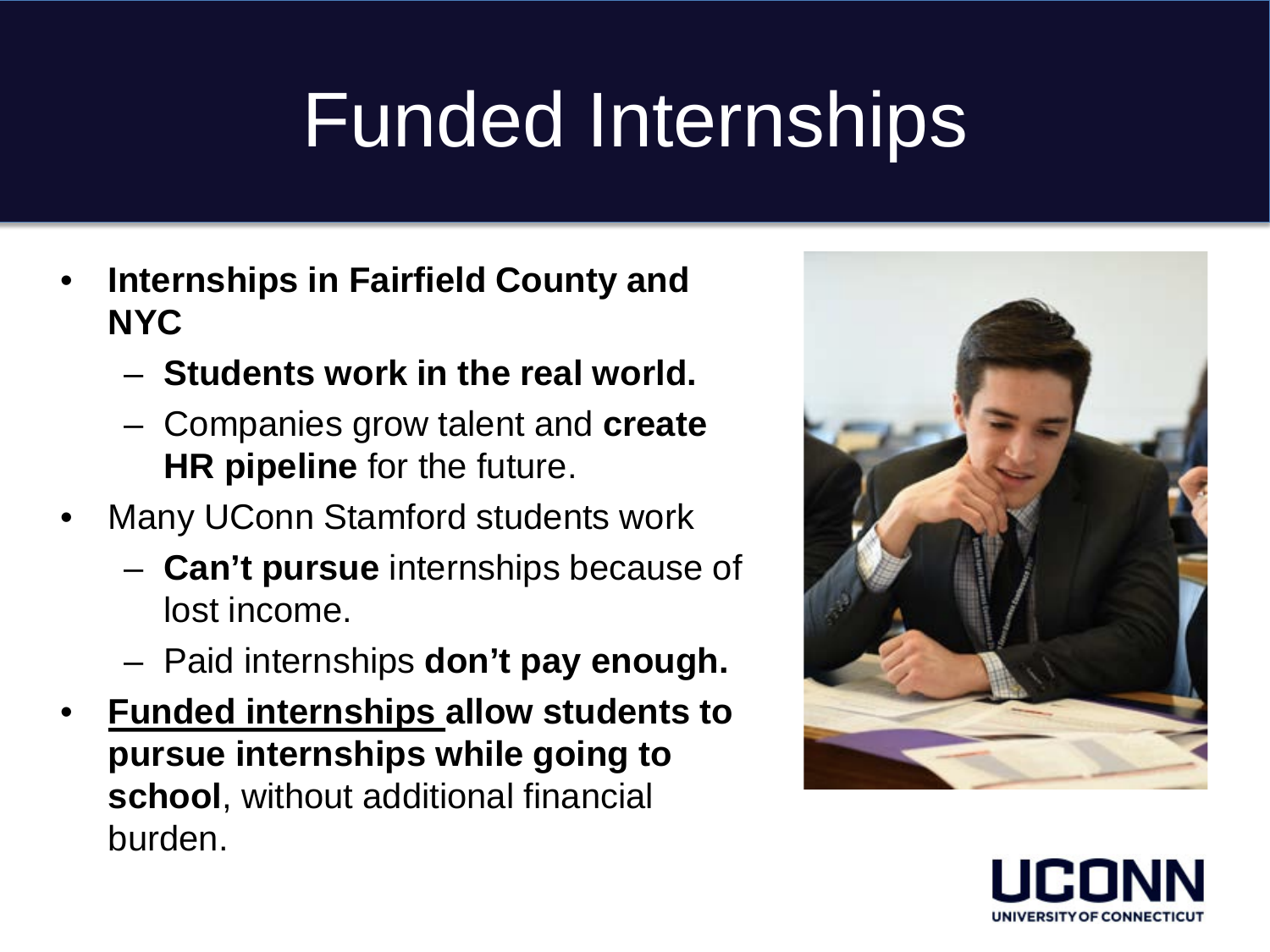# Study Abroad

- **Very few UConn Stamford students take part in study abroad.**
	- Primary **obstacle is funding**
	- Average study abroad costs **\$12,000/year,** *not* including airfare, meals, and incidentals
	- **Study Abroad helps students**:
		- achieve goals in research and scholarship
		- Grow:
			- Academically
			- Socially
			- Professionally



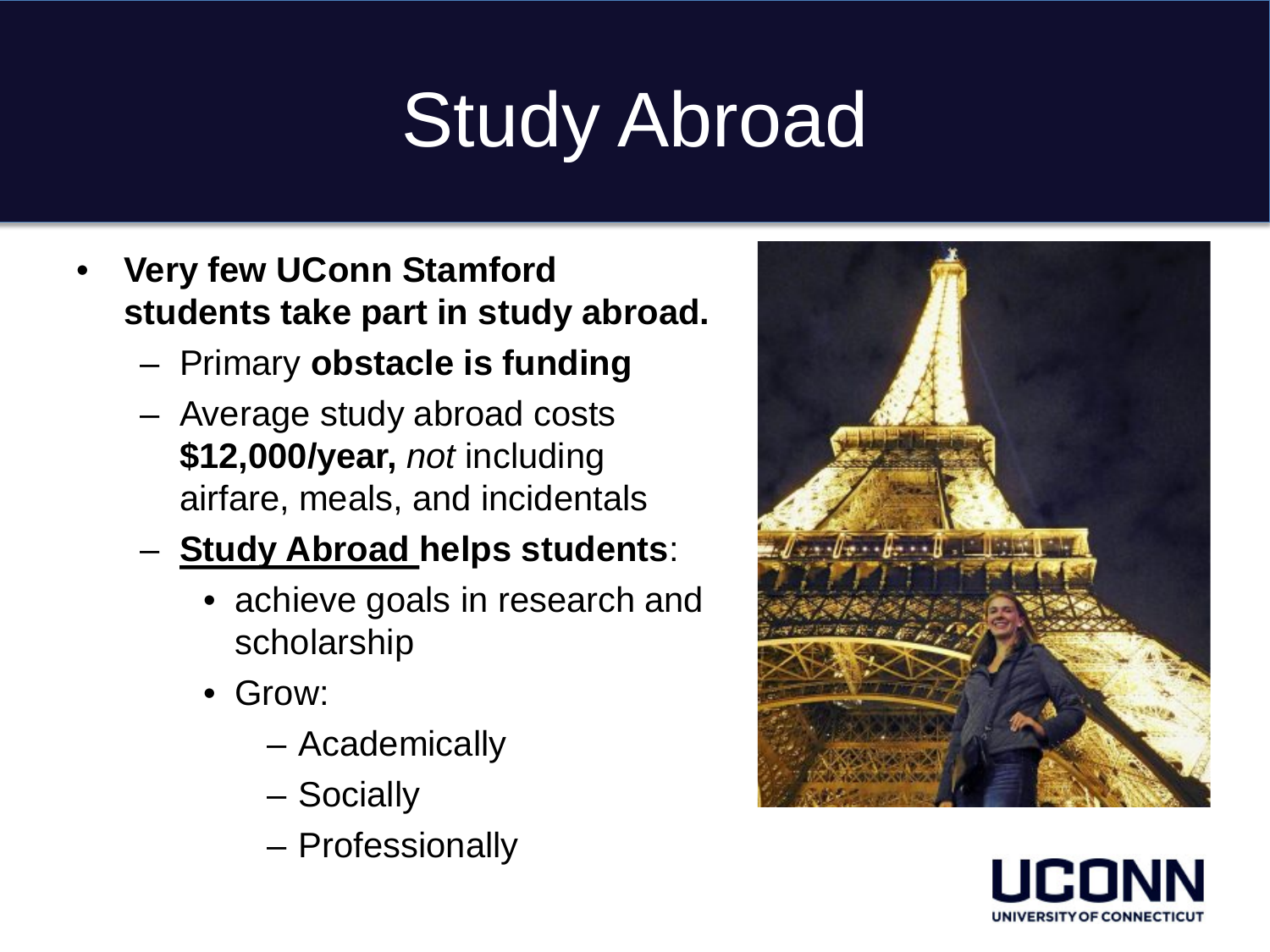#### International Research

- **Imperative for research university** looking to make an impact
- Many UConn Stamford students, and faculty, want and need to conduct research abroad, but **do not have the resources**
- **International research**  expands reach, depth, and breadth of work



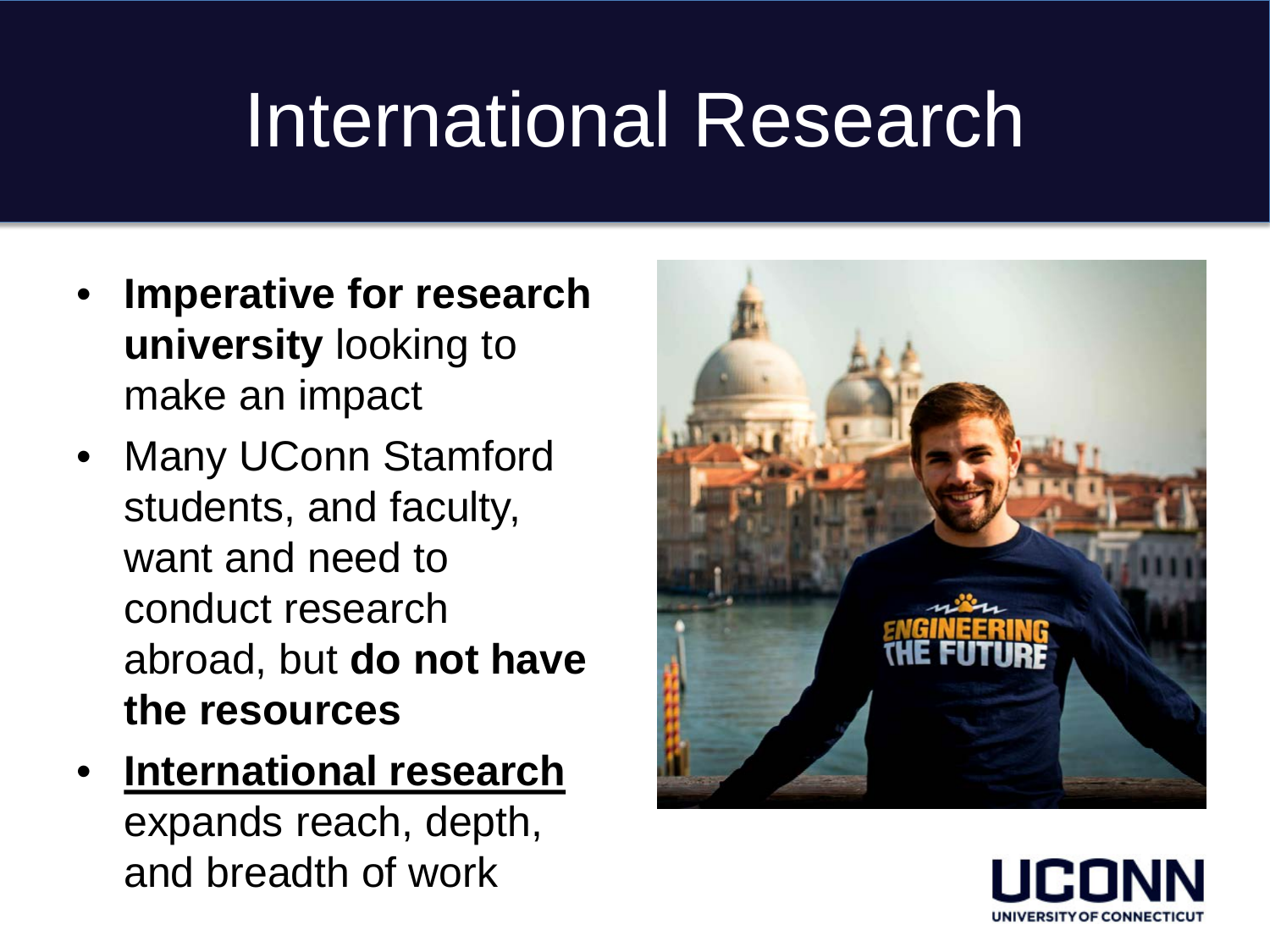#### Scholarships and Financial Need Awards

- UConn Stamford students apply for **limited scholarship funding.**
- Majority of students **demonstrate financial need.**
- Most applicants have **strong GPAs**: 3.4 - 4.0.
- *Not enough funds* to support all qualified applicants.
- **Scholarships help students** continue education and graduate.